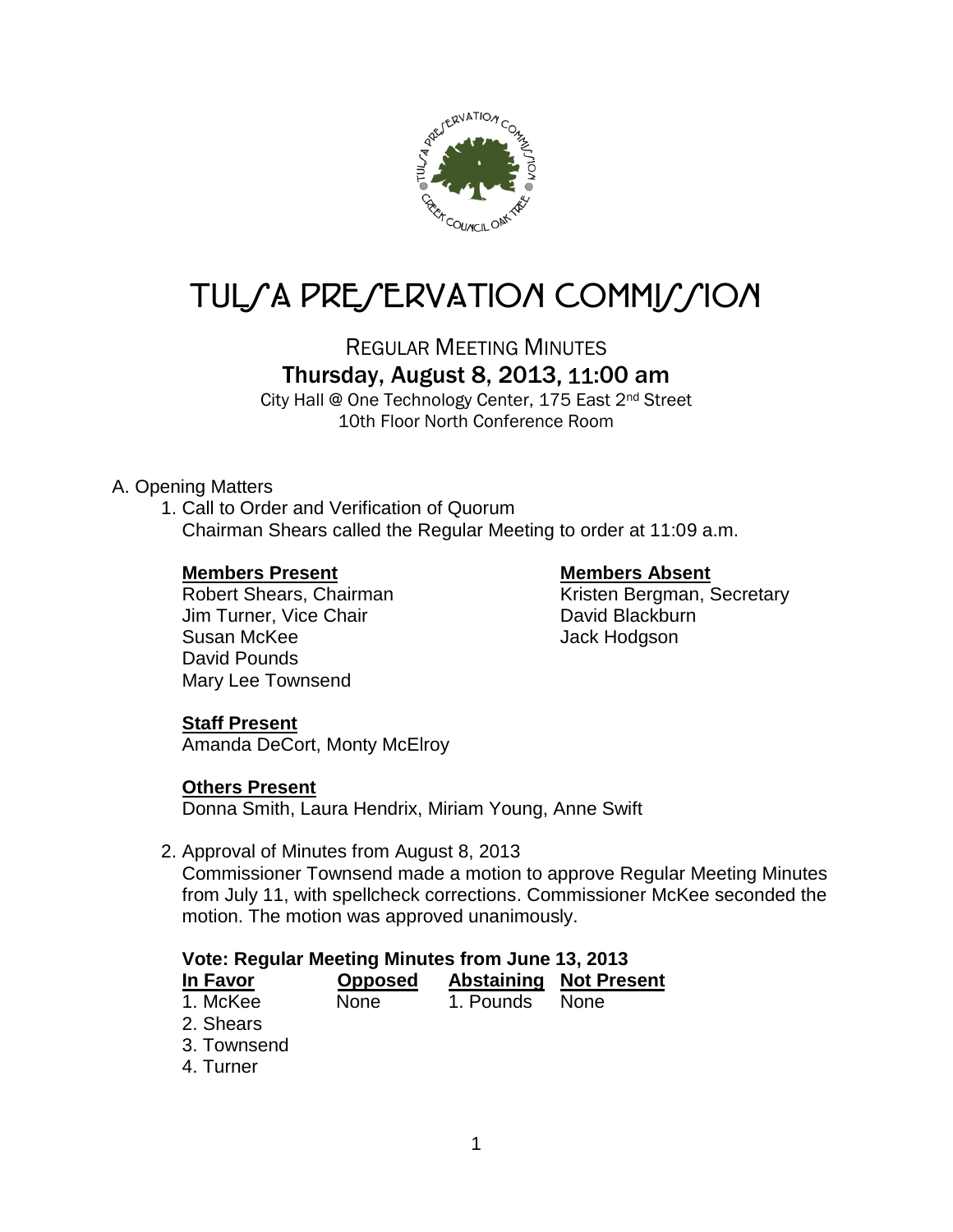3. Disclosure of Conflicts of Interest

No one reported a conflict of interest with the proposals on the agenda.

#### B. Actionable Items

#### 1. **COA-13-019 / 1604 S. Victor Avenue** (Yorktown)

Applicant: Donna Smith for Perry Properties

COA Subcommittee Review Date: None

Work started prior to COA application

Request:

Construct wooden front porch rails.

Monty McElroy presented Ms. Smith's Certificate of Appropriateness application to the Commission and read the applicable guidelines. Ms. Smith was present to answer questions.

Commissioner Townsend made a motion to approve the application. Commissioner Turner seconded the motion. Chairman Shears asked for a vote on the motion.

#### **Vote: 1604 S. Victor Avenue** (Yorktown)

| In Favor | <b>Opposed</b> | Abstaining  | <b>Not Present</b> |
|----------|----------------|-------------|--------------------|
| 1. McKee | None           | <b>None</b> | None               |

- 2. Pounds
- 3. Shears
- 4. Townsend
- 5. Turner

The motion to Approve was Approved Unanimously. Guidelines cited: A.6.3 and A.6.4.

#### 2. **COA-13-020 / 1803 E. 17thStreet** (Yorktown)

Applicant: Anne Swift

COA Subcommittee Review Date: None

Request:

Replace non-original iron porch supports with wooden porch columns.

Monty McElroy presented Mrs. Swift's Certificate of Appropriateness application to the Commission and read the applicable guidelines. Mrs. Swift was present to answer questions.

Commissioner Townsend made a motion to approve the application. Commissioner Blackburn seconded the motion. Chairman Shears asked for a vote on the motion.

**Vote: 1803 E. 17th Street** (Yorktown)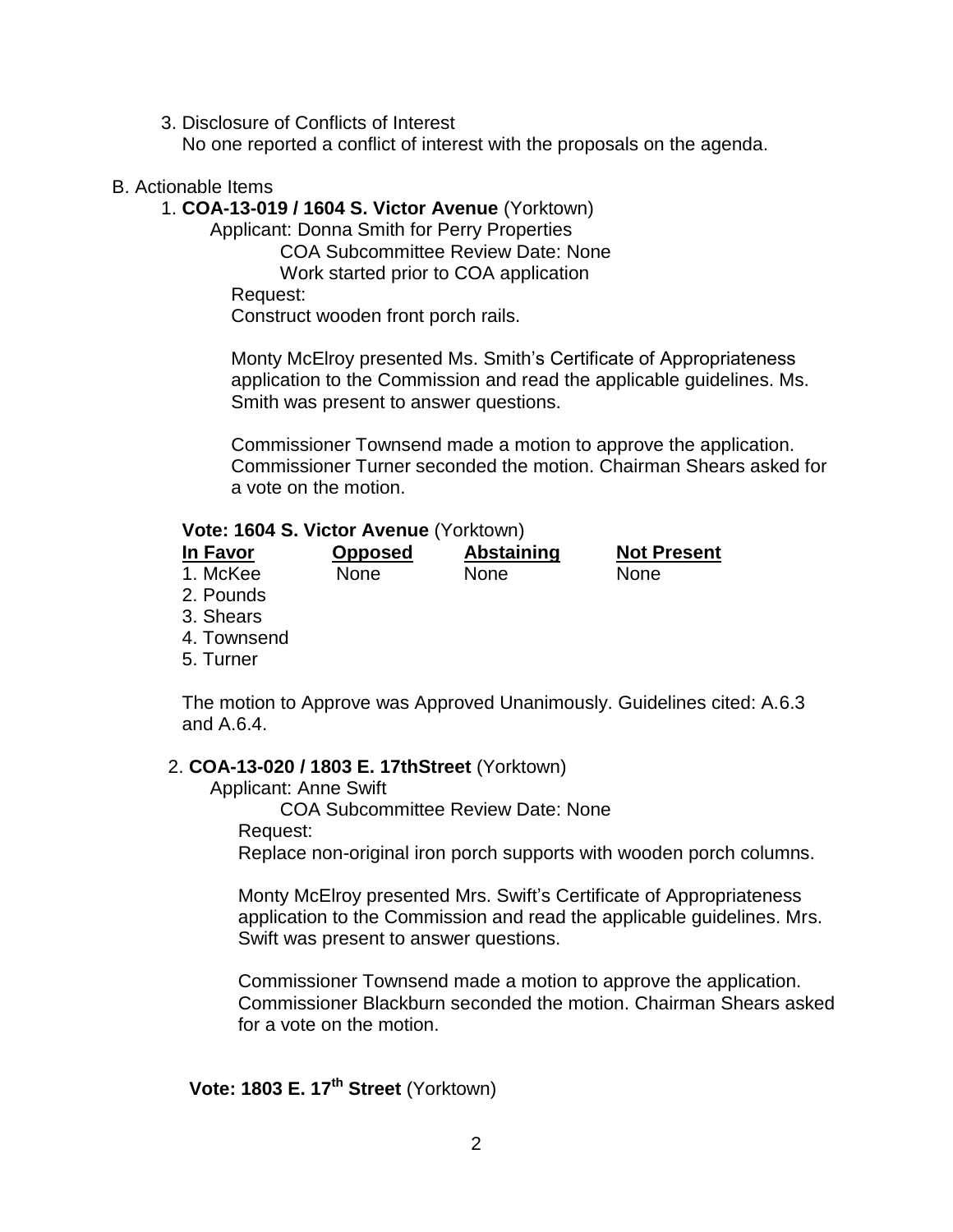# **In Favor Opposed Abstaining Not Present**

#### 1. McKee None None None

- 2. Pounds
- 3. Shears
- 4. Townsend
- 5. Turner

The motion to Approve was Approved Unanimously. Guidelines cited: A.6.1 and A.6.4.

#### 3. **COA-13-021 / 1618 S. Rockford Avenue** (Swan Lake)

Applicant: Miriam Young

COA Subcommittee Review Date: None Request: Install 8 solar panels on south side of porch roof.

Monty McElroy presented Mrs. Young's Certificate of Appropriateness application to the Commission and read the applicable guidelines. Mrs. Young was present to answer questions.

Commissioners discussed the proposed location of the solar panels and how prominently they would appear from the street. It was suggested the applicant discuss placement options with her contractor and bring back another proposal to the COA Subcommittee for an alternate location placement.

Commissioner McKee made a motion to Deny the application. Commissioner Turner seconded the motion. Chairman Shears asked for a vote on the motion.

#### **Vote: 1618 S. Rockford Avenue** (Swan Lake)

| In Favor | <b>Opposed</b> | <b>Abstaining Not Present</b> |
|----------|----------------|-------------------------------|
| .        |                |                               |

| 1. McKee | None | <b>None</b> | <b>None</b> |  |
|----------|------|-------------|-------------|--|
| 2 Dounde |      |             |             |  |

- 2. Pounds
- 3. Shears
- 4. Townsend
- 5. Turner

The motion to Deny was Approved by majority. Guidelines cited: B.7.3.

#### 4. **Discussion and possible action concerning McBirney Mansion easement.**

Amanda DeCort discussed with Commissioners the general facts of the foreclosure action against the estate which is the owner of McBirney Mansion. The City of Tulsa and the Oklahoma Historical Society were granted co-ownership of a Scenic, Open Space and Architectural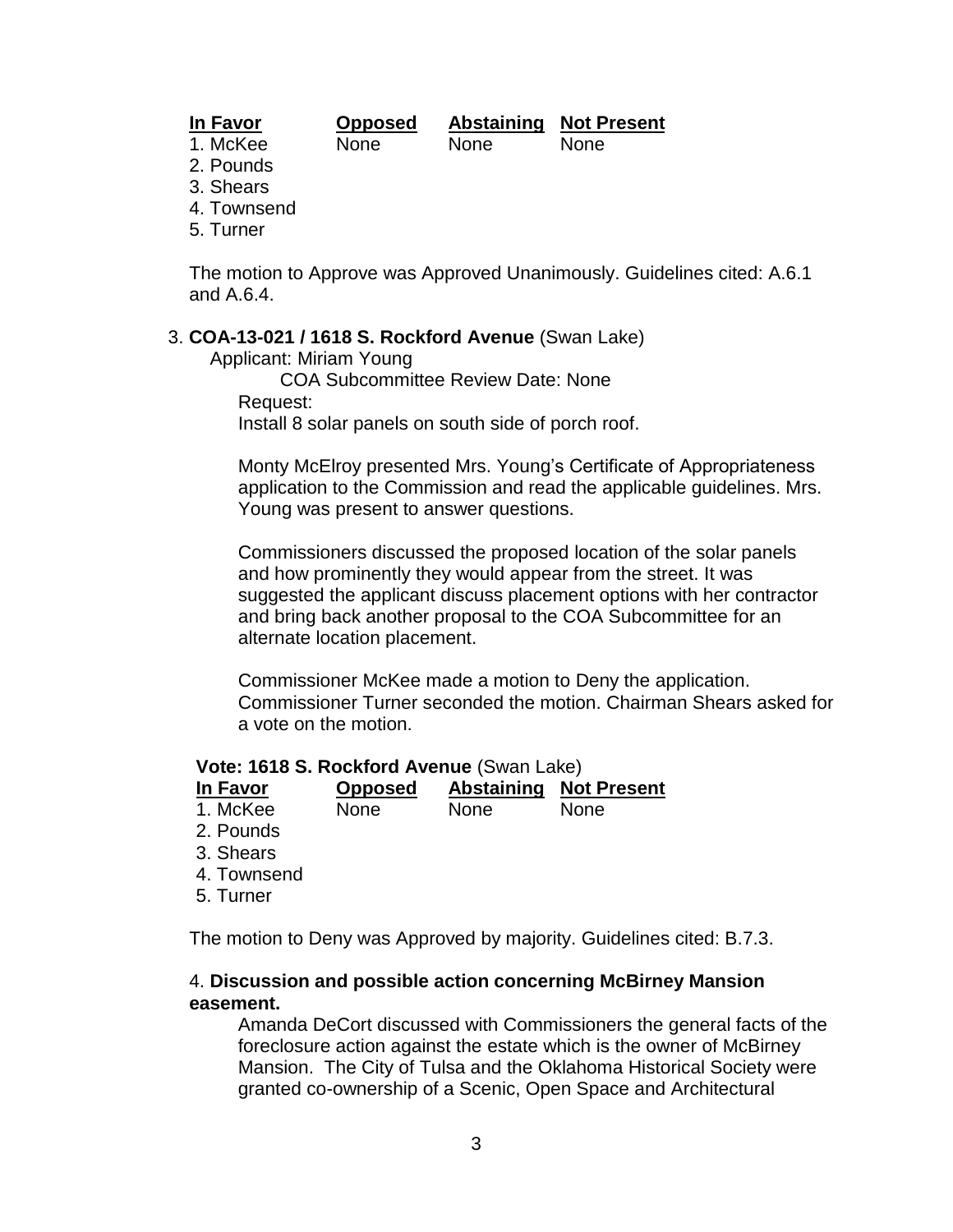Façade Easement encumbering the entire property in 1978. Neither the Historical Society nor the City has been named in the foreclosure suit. DeCort informed Commissioners that a discussion of the law suit should occur when Attorney Edmiston is present and should include any actions thought necessary by the TPC.

Commissioner Townsend made a motion to Continue the discussion to a later meeting. Commissioner Turner seconded the motion. Chairman Shears asked for a vote on the motion.

### **Vote: Continue Discussion and possible action concerning McBirney Mansion easement.**

| In Favor  | <b>Opposed</b> |             | <b>Abstaining Not Present</b> |
|-----------|----------------|-------------|-------------------------------|
| 1. Pounds | <b>None</b>    | <b>None</b> | None                          |

- 2. McKee
- 3. Shears
- 4. Townsend
- 5. Turner

The motion to Approve was Approved Unanimously.

#### C. Reports

1. Staff

Amanda DeCort informed Commissioners that a development group will make a presentation to neighborhood residents on August 26 for potential residential development on the former Barnard School site. She also mentioned the following topics:

- o Reappointments: Please let Amanda know ASAP if you are up for reappointment this year and interested in continuing to serve. We are having some challenges getting our appointments processed in a timely fashion.
- o Garden District National Register Nomination draft has been submitted for review.
- o Next year's CLG activities will include a window restoration workshop, National Register nominations of Red Fork and Evans Fintube, and HP Zoning postcards.
- o Utica Midtown Corridor North and South plans have been reviewed by staff and comments submitted to the consultant teams. The document will be released for CAT and public review shortly.
- o Zoning Code Update: Proposed changes to our current ordinance include combining the HP Zoning chapter with the PUD chapter, which is of some concern since PUDs are being phased out. Other suggested changes include